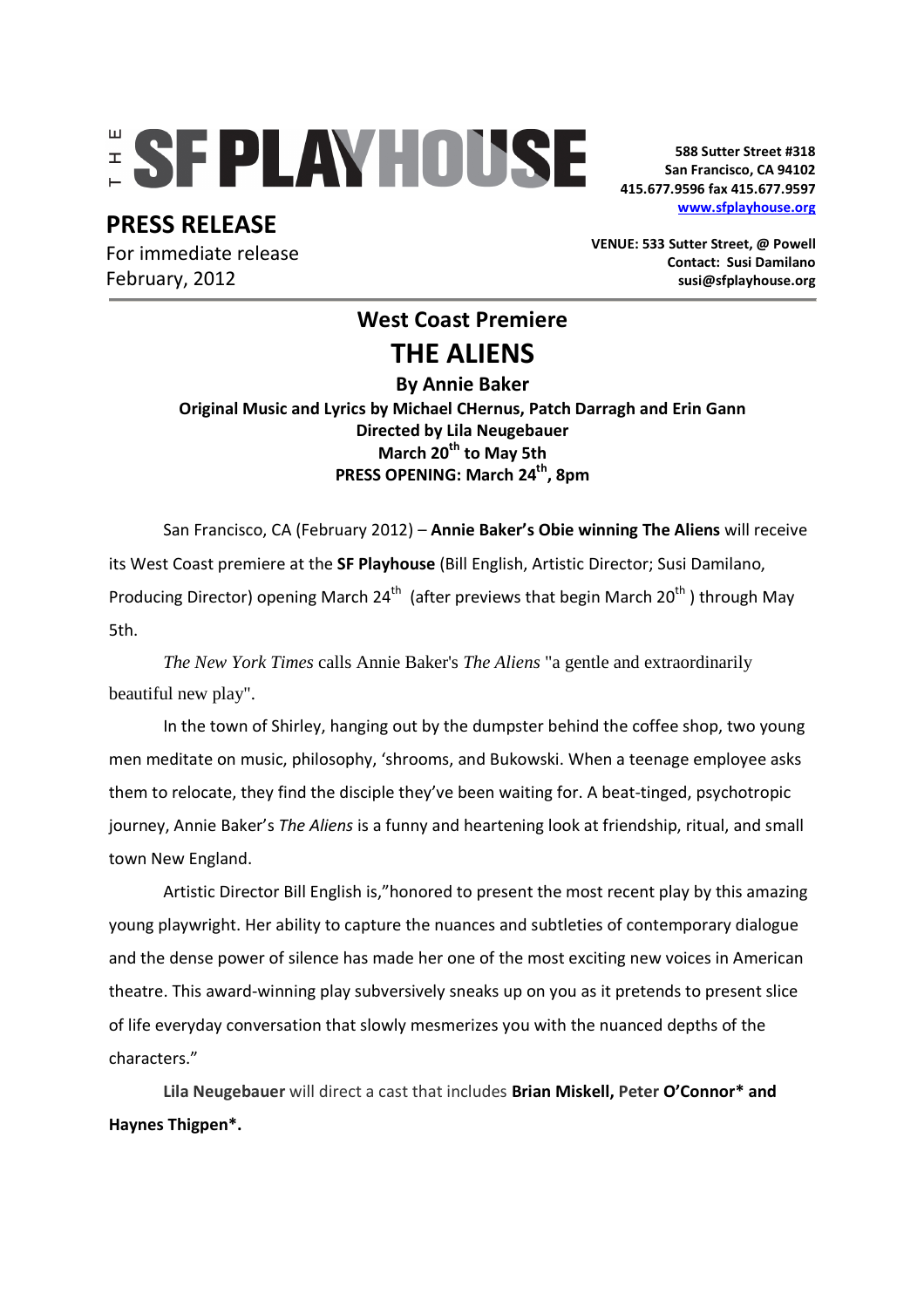#### THE SF PLAYHOUSE **The Aliens**  *Continued:*

**Annie Baker** (Playwright) Full-length plays include *Circle Mirror Transformation* (OBIE Award for Best New American Play, Drama Desk nomination for Best Play), *The Aliens* (OBIE Award for Best New American Play), *Body Awareness* (Drama Desk and Outer Critics Circle nominations for Best Play/Emerging Playwright), and *Nocturama*. Her work has been developed and produced at the Aurora Theatre, Bush Theatre in London, New York Theatre Workshop, MCC, Soho Rep, the Orchard Project, the Ontological-Hysteric, Ars Nova, the Huntington Theatre, South Coast Repertory, the Magic Theater, the Cape Cod Theatre Project and the Sundance Institute Theatre Lab in Utah and Ucross, Wyoming. Annie is a member of New Dramatists and MCC's Playwrights Coalition, and she is an alumna of Youngblood, Ars Nova's Play Group and the Soho Rep Writer/Director Lab. Recent honors include a New York Drama Critics Circle Special Citation, a Lilly Award, a Susan Smith Blackburn Prize nomination, a Time Warner Storytelling Fellowship, a MacDowell Fellowship and commissions from Center Theatre Group and Playwrights Horizons.

**Lila Neugebauer** (Director) is a freelance director based in New York. Recent projects include Annie Baker's *Circle Mirror Transformation* (Juilliard), Anne Washburn's *When The Tanks Break* and Steven Belber's *Tape* (Williamstown Theatre Festival), Eli Clark's *Snow Day* (Drama League DirectorFest) and *Edgewise* (Cherry Lane Studio), *The Wii Plays* (Ars Nova), Josh Conkel's *The Sluts of Sutton Drive* (Ensemble Studio Theatre/Youngblood), associate director on Karen O's Stop *The Virgens* (St. Ann's Warehouse), and various projects at Actors Theatre of Louisville and NYU/Tisch. As Co-Artistic Director of The Mad Ones, she conceived and directed *Samuel & Alasdair: A Personal History of the Robot War* (Ars Nova, The Brick, New Ohio Theatre) and *Inspector Pennywhistle and the Nefarious Case of the Sweet Shop Murder* (Clubbed Thumb Summerworks Hot Dish). She has developed new work through Bay Area Playwrights Festival, New Dramatists, Dramatists' Guild, New Georges, and Yale Playwrights Festival. Lila is an alum of the Drama League, Soho Rep Writer/Director Lab, Lincoln Center Directors Lab, and The Civilians' inaugural R&D Group, a member of Ensemble Studio Theatre, New Georges Affiliated Artist, and two-time recipient of Manhattan Theatre Club's Jonathan Alper Directing Fellowship.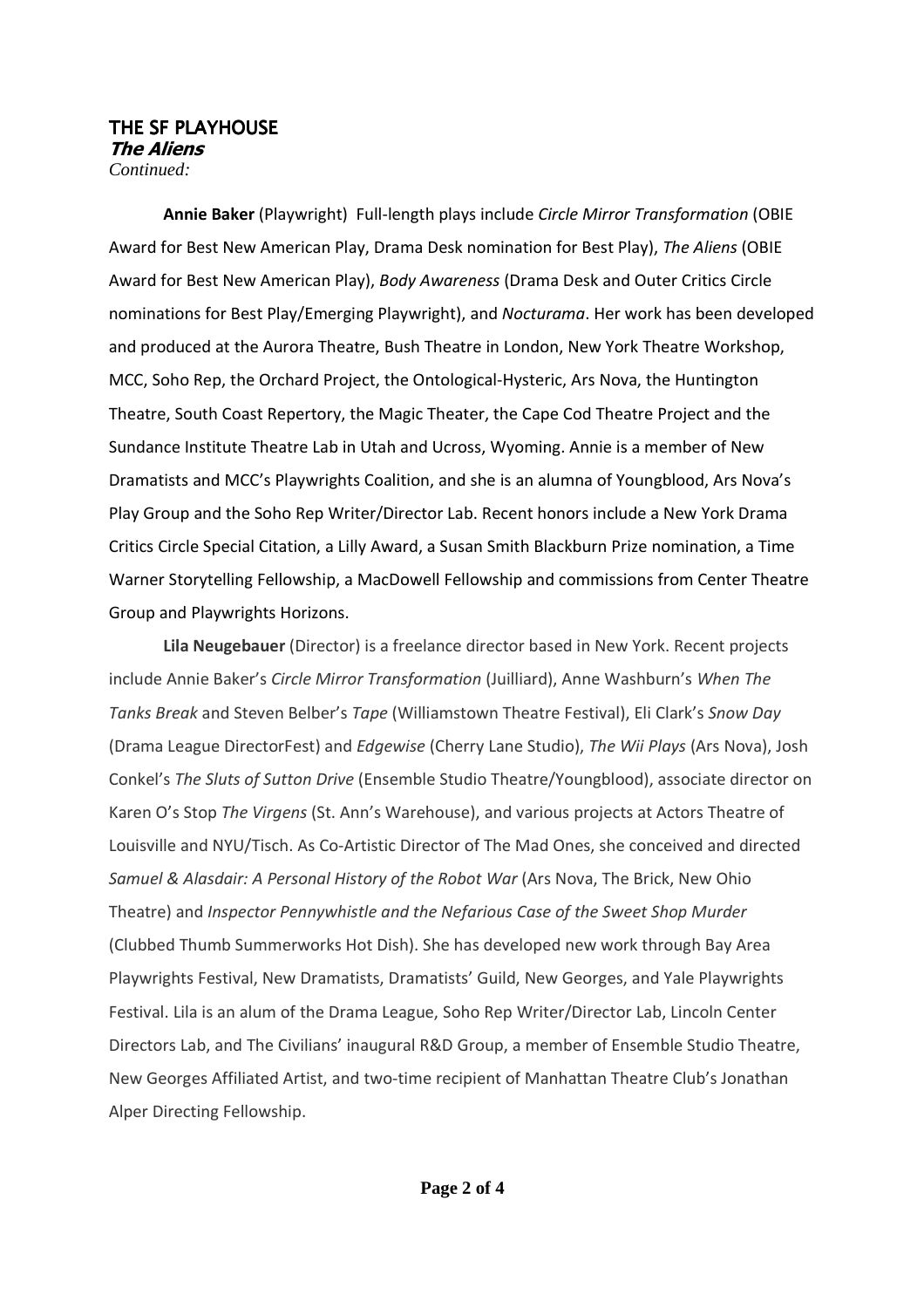### THE SF PLAYHOUSE **The Aliens**

#### *Continued:*

Founded by **Bill English and Susi Damilano** in 2003, **The SF Playhouse** is San Francisco's fastest growing and most awarded Theater Company and hailed as a "small delicacy" by *SF Weekly*, "eclectic" by the *San Francisco Bay Guardian,* and "local theater's best kept secret" by *San Francisco Magazine*. Located in Union Square, The SF Playhouse offers intimate, professional theatre with top notch actors and world class design. It has received multiple awards for overall productions, acting and design including the SF Weekly Best Theatre Award, Bay Guardian's Best Off-Broadway Theatre Award. The *San Francisco Chronicle* raved, *"One of the most meteoric rises [of the decade] has been that of SF Playhouse, Bill English and Susi Damilano's 7-year-old-start-up that has been attracting more top-notch actors, directors, and scripts every year."* The SF Playhouse has become the intimate theatre alternative to the traditional Union Square theatre fare, providing a creative home and inspiring environment where actors, directors, writers, designers, and theatre lovers converge to create works that celebrate the human spirit.